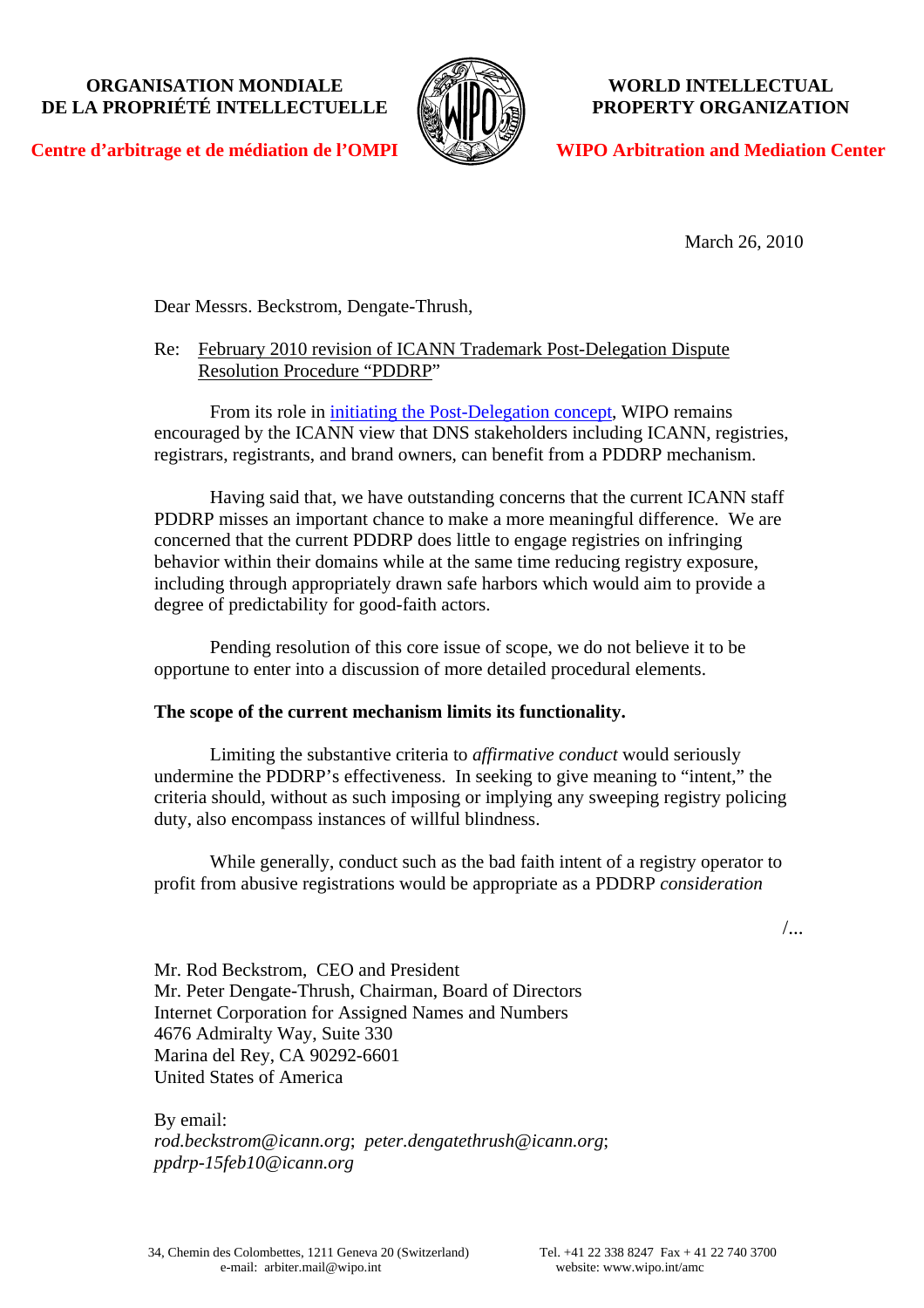*factor*, substantive limitation to such example-specific conduct inappropriately narrows the scope of the PDDRP. As much as such conduct is relevant, it is difficult to see merit in excluding the relevance of similar behavior as manifested by third-party registrations.

\_\_\_\_\_\_\_\_\_\_\_\_\_\_\_\_\_\_\_\_\_\_\_\_\_\_\_\_\_\_\_\_\_\_\_\_\_\_\_\_\_\_\_\_\_\_\_\_\_\_\_\_\_\_\_\_\_\_\_\_\_\_\_\_\_\_\_\_\_

ICANN's current draft will render the PDDRP applicable primarily where a registry is in effect itself a cybersquatter. (In fact where a registry "actively encourages" systemic, widespread infringement, trademark owners might instead prefer to file in court, where significant monetary damages might be available, and against all actors in the contractual chain.)

Accordingly, we respectfully urge ICANN stakeholders to give serious thought to the consideration factors provided in the WIPO proposal:

- (i) Whether the registry operator intentionally induced, knowingly permitted, or could not have reasonably been unaware of domain name registrations in the TLD that meet [the substantive criteria];
- (ii) Whether the registry operator specified and effectively implemented processes and procedures for launch of the TLD and initial registration-related and ongoing protection of third parties' mark rights (Rights Protection Mechanisms) to reasonably avoid the conduct described in [the substantive criteria];
- (iii) Whether the registry operator's manner of operation or use of the TLD is consistent with the representations made in the TLD application as approved by ICANN or the terms of the New gTLD Agreement.

Building on these factors, the still valid WIPO [letter of November 20, 2009](http://www.wipo.int/amc/en/docs/icann201109.pdf) on the DAG version 3 PDDRP further illustrated possible consideration factors. In terms of markers for legitimate good faith registry operations, it was suggested:

"…[registry-employed] RPMs must be accessible [to trademark owners] in real-time, not be accompanied by onerous fees, promptly followed-up on, and designed to meaningfully cover the principal abuse scenarios."

On the other hand, in establishing a threshold which trademark owners must meet, we suggested, subject to further development:

"…trademark owners invoking RPMs should include all reasonably available identification of registrant parties, a description of their practices, clear evidence of trademark rights, information about the use or inadequacy of other RPMs for particular instances and, in appropriate cases indications of the systemic or otherwise relevant character of the trademark abuse, in addition to undertakings reasonably connected with the remedy being sought."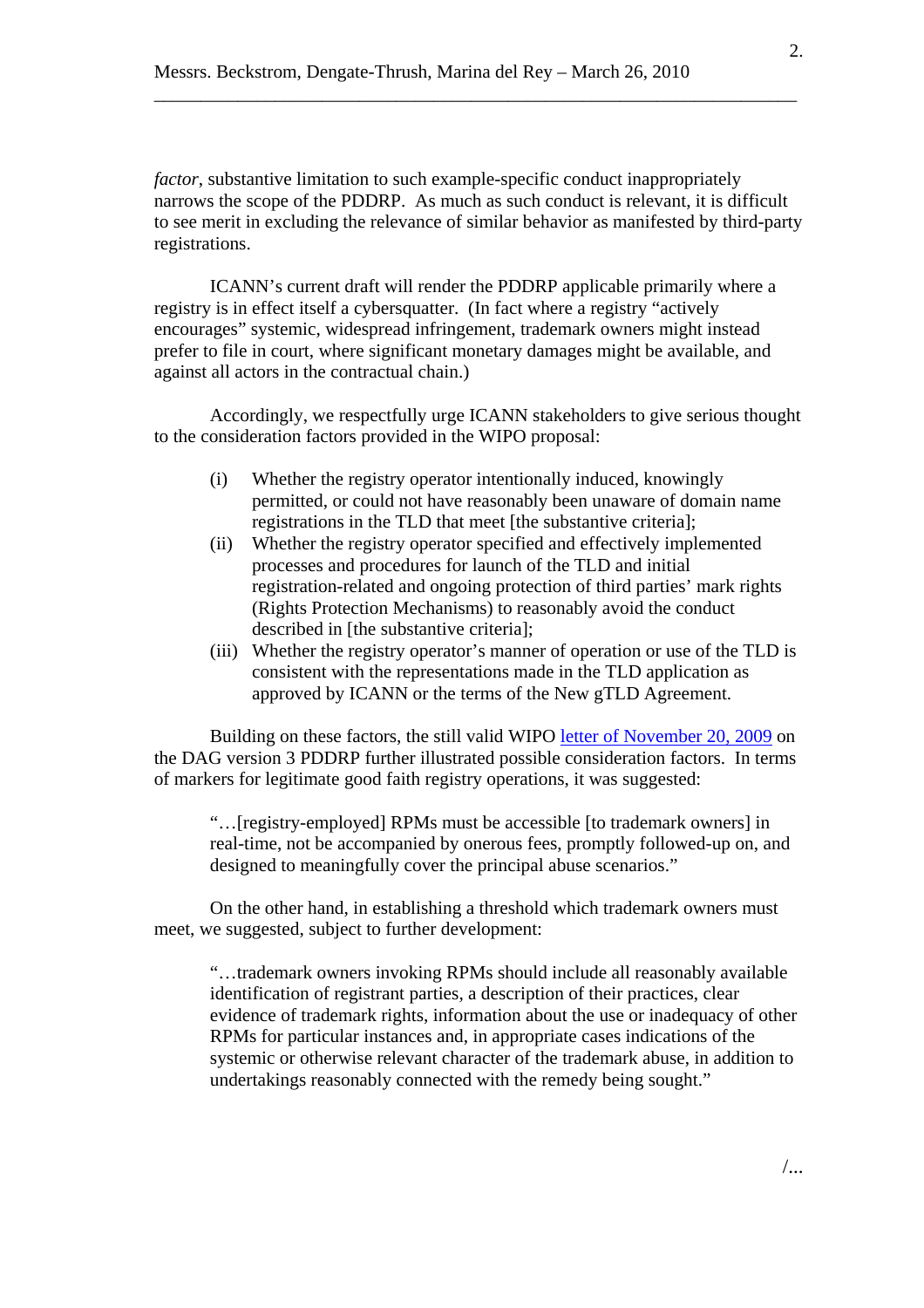Building on the above, in the particular context of a PDDRP, it would also be reasonable that trademark owners demonstrate the appropriateness of turning to a PDDRP proceeding rather than to other means reasonably at their disposal. It also bears mention that the level of expected cost of filing a PDDRP complaint would discourage inappropriate resort to this option.

\_\_\_\_\_\_\_\_\_\_\_\_\_\_\_\_\_\_\_\_\_\_\_\_\_\_\_\_\_\_\_\_\_\_\_\_\_\_\_\_\_\_\_\_\_\_\_\_\_\_\_\_\_\_\_\_\_\_\_\_\_\_\_\_\_\_\_\_\_

#### **This is an opportunity for all DNS stakeholders.**

Debate within ICANN consuming substantial resources has so far produced a situation which *misses an important opportunity to use ICANN's contractual compliance framework to responsibly address abusive conduct in the broader interests of the DNS*. Where the result would be a compromised mechanism that permits turning a blind eye to abusive conduct for profit, however indirect, technical and legal instability results.

Fully aware of the need for mechanisms to be balanced and workable and for intermediaries not to be needlessly affected in their legitimate operations, we believe that rather than compromising on the higher-level substantive criteria concerning the types of bad faith (in)activity that may describe such conduct, further meaning should constructively be given to the concept of the PDDRP providing predictability for all parties including registry safe-harbors by fleshing out consideration factors as above.

As stated in the WIPO Center comments on the DAG version 3, the requirement of responsible registry management does not end at the top level. Indeed, ICANN's own registry contracts reflect respect for the rights of third parties.

#### **Parties to the Dispute.**

Given that the currently contemplated criteria are defined by reference to a "substantial pattern" of, or "systemic" trademark abusive conduct – which manifestly would tend to include registrations infringing possibly numerous rights holders' trademarks – ICANN should clarify that the PDDRP would allow for some form of joinder or class status between aggrieved mark owners.

It is not readily apparent whether ICANN's possibly removing itself from any PDDRP role could fundamentally alter its own contractual oversight responsibility. In any event, we support the possibility for trademark owners to initiate proceedings in the event ICANN could not timely and conclusively resolve the dispute under its own direct contractual relationship. Moreover, notwithstanding the possible need for swift resolution in particular cases, "slowing the process" should not in our view be the metric of compliance efforts.